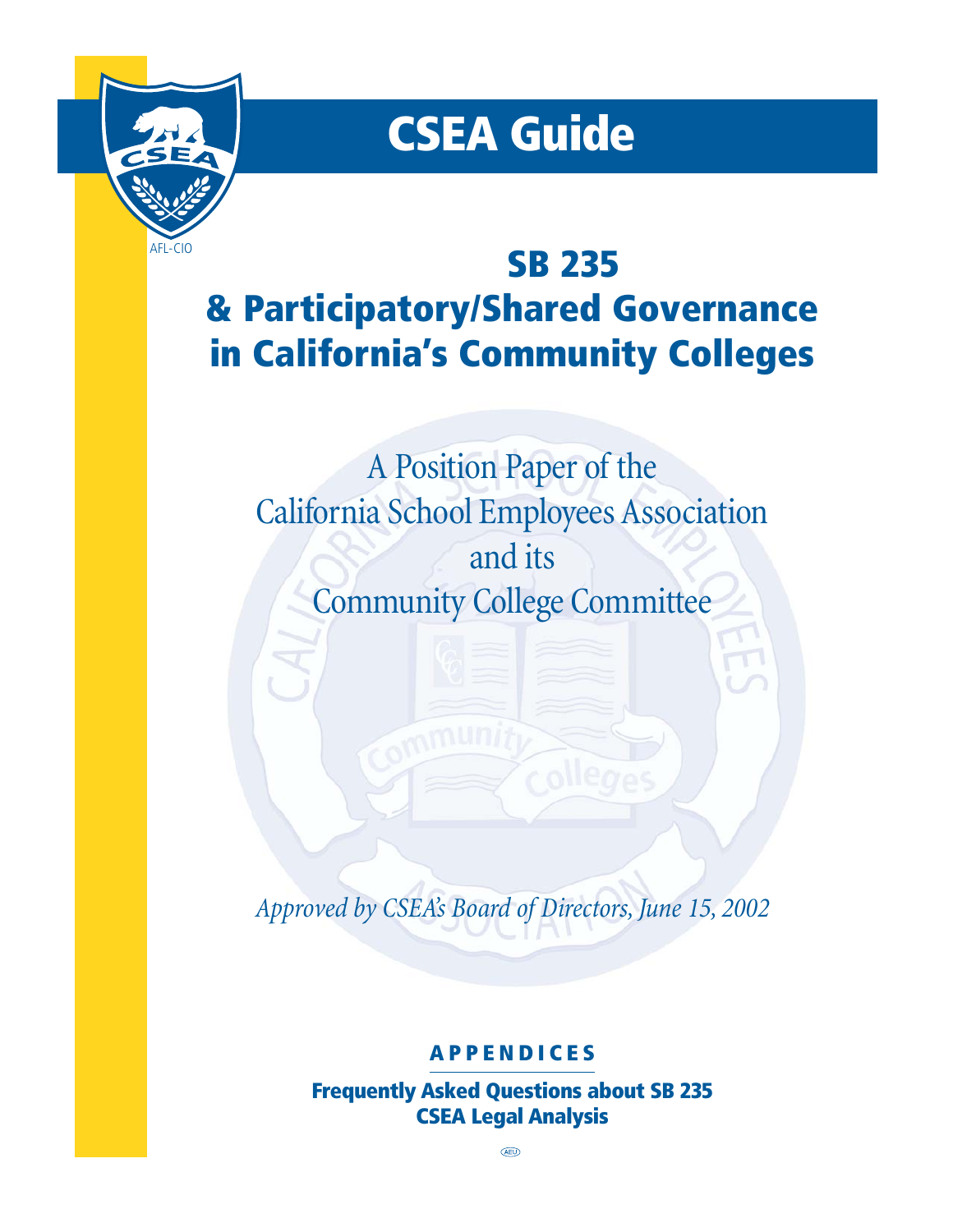# **CSEA GUIDE TO SB 235 AND PARTICIPATORY/SHARED GOVERNANCE IN CALIFORNIA'S COMMUNITY COLLEGES**

## **A Position Paper of the California School Employees Association**

## **May 2002**

# **Introduction**

This guide contains several distinct documents which, taken as a whole, provides a comprehensive review of the effects of SB235 and the expanded role of community college classified employee unions in participatory (shared) governance processes. It includes a discussion of the rationale leading to the positions taken, a discussion of issues raised by other organizations and agencies, a summary of the effects of SB235, strategies for implementation at the local level, answers to frequently asked questions, and a legal opinion/analysis by CSEA's Legal Department.

## **Position Rationale**

Effective January 1, 2002, SB235 *(Education Code Section 70901.2)* provides unions of classified employees in California's community colleges the right to appoint representatives to district consultative bodies such as task forces, committees or other governance groups. This new law not only clarifies the role of classified professionals in participatory governance, but also gives new life to the traditional union role of addressing a wide range of issues affecting the lives of their members.

The California School Employees Association (CSEA), along with other unions representing community college classified professionals, has a long history of engaging in activities related to the governance policies of local educational agencies. These activities go far beyond the narrow view that union interests are limited to collective bargaining issues described in the Education Employment Relations Act (EERA), and reflect the interest classified union members have in public education — not only as employees, but also as community members, as parents and, often, as students in California's community colleges.

Long before AB1725 (1988) required classified staff participation in community college governance groups, unions of classified employees often appointed representatives to district committees and task forces dealing with governance issues not falling within the EERA's scope of bargaining. Other classified staff organizations sometimes had members on these governance groups, frequently representing the interests of specific job families, classified confidential and management personnel, and, at some colleges, classified employees as a whole.

AB1725 institutionalized the participation of classified staff in governance decisions *(Education Code Section 70901(b)((1)(E)).* The requirements of AB1725 did not specifically require any organization to represent classified employees in the consultation process, but subsequent regulations of the Board of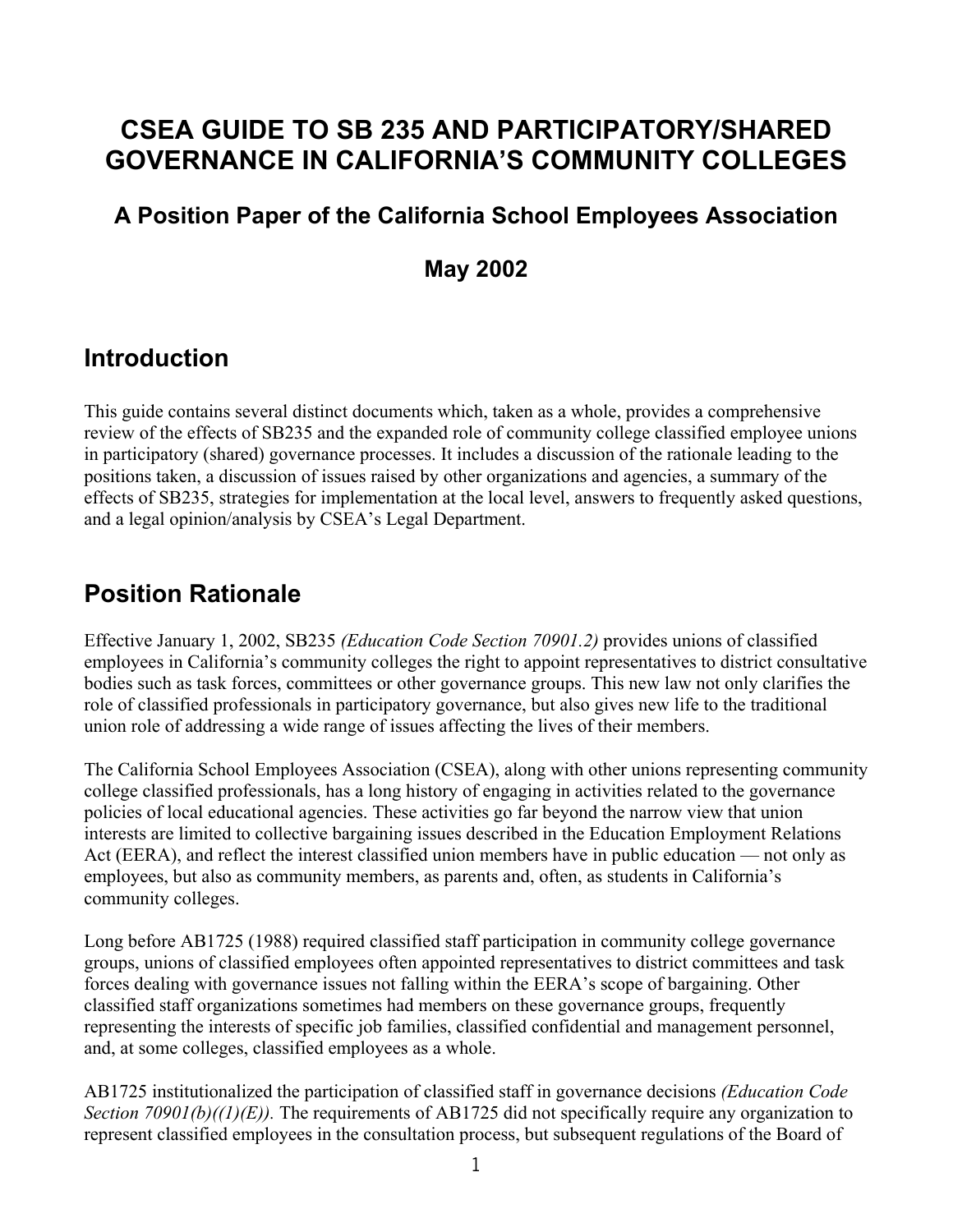Governors of the California Community Colleges *(California Code of Regulations, Title 5, Section 51023.5)* did require or authorize local governing boards to recognize staff groups for the purposes of staff participation in governance matters. Some colleges formally recognized "classified senates" organizations generally separate from the union — as having the sole authority to select classified staff to serve on district governance committees.

Not surprisingly, conflicts arose. The leading issue in conflict was the requirement that "procedures for staff participation shall not intrude on matters within the scope of representation under Section 3543.2" of the EERA *(California Code of Regulations, Title 5, Section 51023.5(b))*. The line between negotiable subjects and governance subjects is often thin — as well as blurred — and disagreements over what was rightfully within the sole purview of either the classified union or the governance groups became commonplace. Disputes over this issue made participatory governance less effective, created unnecessary tension among the various parties involved, and threatened the existence of the process itself.

In fact, this division of classified professionals' broad interests regarding issues affecting them, the college and students is artificial at best. The views of classified staff, whether a specific governance issue is a mandatory subject of bargaining or not, are inextricably tied together, and cannot be separated into easily definable areas. And the interests and opinions of classified staff are best served through the union they democratically elected to represent them.

AB1725 was designed, in part, to ensure that classified staff have meaningful input regarding college governance matters, but did not create clear rules to guide how the process was to work. The Board of Governors of the California Community Colleges did little to clarify the rules to be followed, and local community college governing boards adopted policies that often bypassed the local union(s) representing classified staff. SB235 clearly defines the role of unions in the process, and can dramatically change the rules established by local colleges.

# **The Effects of SB235**

SB235 added Section 70901.2 to the California Education Code and, at first glance, the provisions of the new law appear to be quite clear:

> *70901.2. (a) Notwithstanding any other provision of law, when a classified staff representative is to serve on a college or district task force, committee, or other governance group, the exclusive representative of classified employees of that college or district shall appoint the representative for the respective bargaining unit members. The exclusive representative of the classified employees and the local governing board may mutually agree to an alternative appointment process through a memorandum of understanding. A local governing board may consult with other organizations of classified employees on shared governance issues that are outside the scope of bargaining. These organizations shall not receive release time, rights, or representation on shared governance task forces, committees, or other governance groups exceeding that offered to the exclusive representative of classified employees.*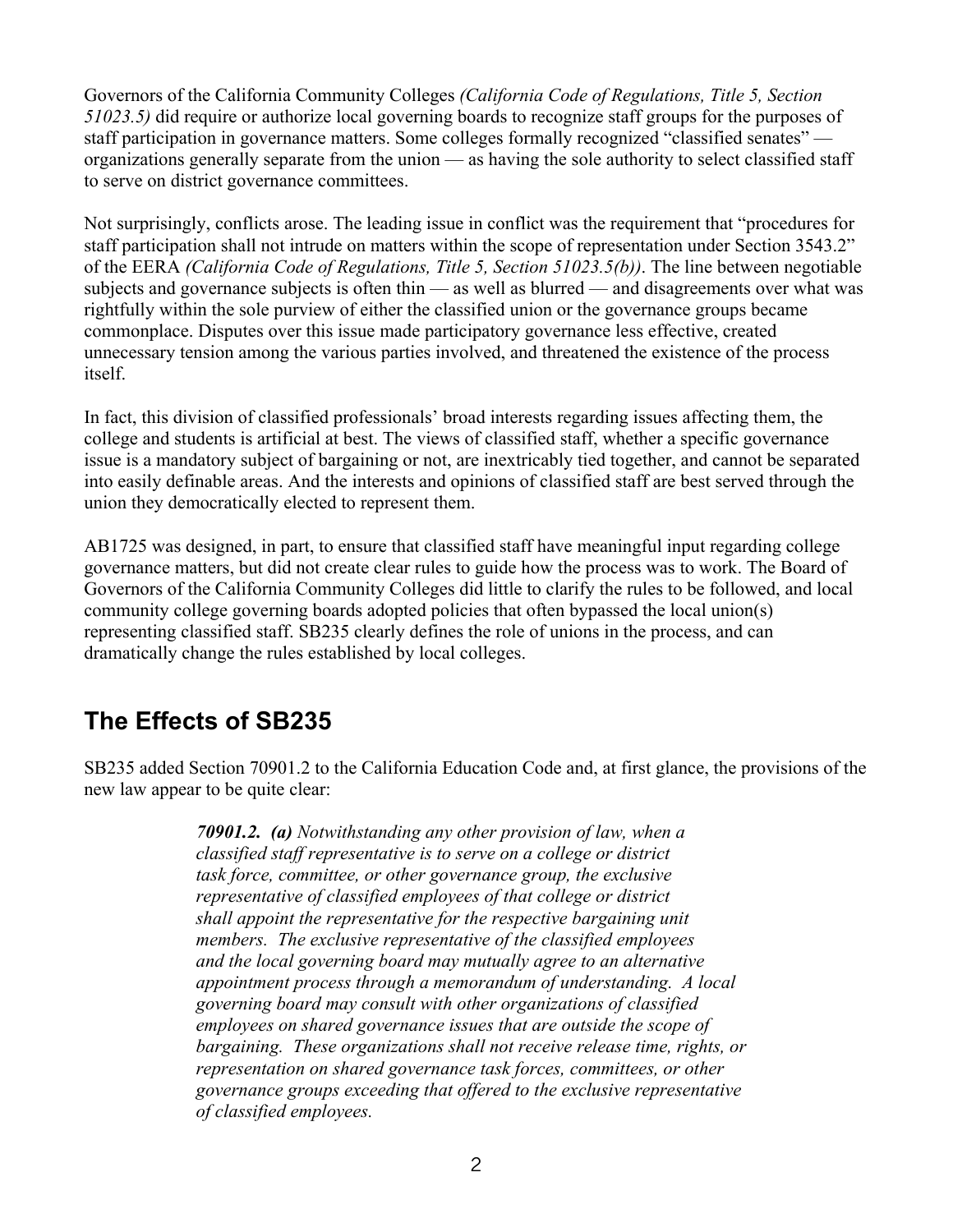As clear as the law may seem, its application at the local level may have some dramatic and unexpected effects, especially when viewed in conjunction with other rules, regulations and laws.

There are four major points in the legislation:

- **1. If a local college or district has classified representation on a "task force, committee or other governance group," the exclusive representative (union) of the classified employees shall appoint the representative for its bargaining unit members.** 
	- a) Other organizations, such as classified senates or organizations of classified confidential or supervisory staff, may also be permitted to appoint representatives on the task force, committee or group, but the representatives of any other organization of classified employees cannot outnumber classified union representatives.

#### **2. The union and the employer may agree to an alternative appointment procedure through a Memorandum of Understanding (MOU).**

- a) The MOU may include provisions describing the procedure to be followed when there are more than one bargaining unit, each represented by a different union. This is likely to occur when there are governance issues affecting multiple bargaining units.
- b) Because the appointments are to groups addressing governance issues that are not subject to bargaining under the EERA, the process for reaching agreement on an MOU is not a mandatory subject of bargaining under the Act.
	- 1) The process is not generally subject to unfair practice charges for "refusal to bargain in good faith"
	- 2) Neither the employer nor the union may insist to the point of impasse on its proposal regarding alternatives to the union's right to appoint representatives to governance committees under the provisions of SB235. Absent an agreement, the provisions of the Education Code stand.
	- 3) If either the employer or the union attempts to tie agreement (to the point of impasse) to a mandatory subject of bargaining, it would be "unlawful conditional bargaining" under the EERA.
	- 4) If no agreement is reached regarding an alternative appointment procedure, the union retains its unbridled right under the Education Code to appoint a representative to the "task force, committee or other governance group," as described in 1, above.
- c) **Though clearly not in the best interests of the union and the members it represents,** the union could agree to a simple waiver of its right to appoint representatives, leaving this authority with, for example, the classified senate. In addition to this course of action being strongly discouraged, at least within CSEA, agreement on any such blanket waiver is subject to member ratification.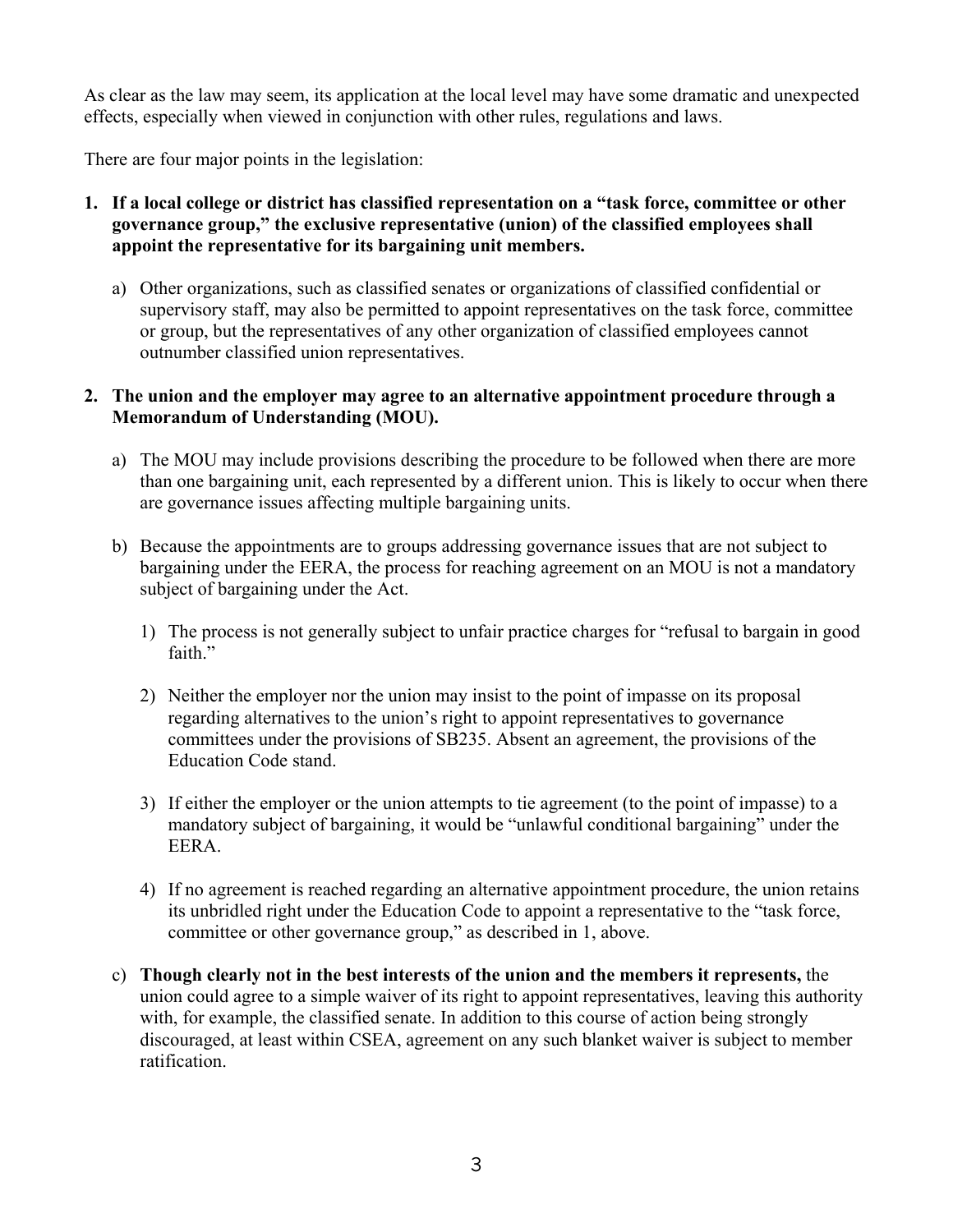- 3. **The district or college may still consult with other classified employee organizations, such as "classified senates," or confidential/supervisory groups, regarding governance issues that are outside the scope of bargaining**.
	- a) This provision *permits* the employer to consult with "other organizations of classified employees." It in no way limits the union's right to have at least equal representation on task forces, committees or other governance groups, or to have at least equal access to any consultative process.

#### **4. In addition to providing the union with at least equal representation on governance groups, other organizations of classified employees cannot receive release time or other rights that exceed the release time or rights offered the union.**

- a) For the union, release time related to addressing matters related to collective bargaining is a mandatory subject of bargaining under the EERA. If release time is granted to another classified employee organization for addressing governance issues, the time cannot exceed that offered to the union for the same purposes.
- b) Other rights (such as the opportunity to consult informally with the employer regarding governance matters outside the scope of bargaining, the right to have a portion of the district's budget allocated for organizational activities, the right to office space, or the right to use college facilities or equipment), must be no more than equal to the right of the union to engage in the same activities, and to have access to the same property or funds in pursuing participatory governance activities.

As directed by AB1725 *(Education Code Section 70901(b)(1)(E))*, the Board of Governors of the California Community Colleges set "minimum standards" for local governing boards to follow in establishing procedures for classified staff participation in governance *(California Code of Regulations, Title 5, Section 51023.5)*. Questions have arisen as to whether or not these regulations have to be modified to conform to the appointment provisions of SB235.

Addressing the issue of the ability of classified employee organizations to appoint representatives to governance groups, Section 51023.5(a)(7) of the regulations reads:

> *The selection of staff representatives to serve on college and district task forces, committees, or other governance groups shall, when required by law, be made by those councils, committees, employee organizations, or other staff groups that the governing board has officially recognized in its policies and procedures for staff participation. In all other instances, the selection shall either be made by, or in consultation with, such staff groups. In all cases, representatives shall be selected from the category that they represent.*

In light of SB235's requirement that unions holding the status of "exclusive representatives" have a specific right to appoint representatives to these governance groups, it would make sense to clarify this issue in the regulations by making direct reference to this "minimum standard." However, the current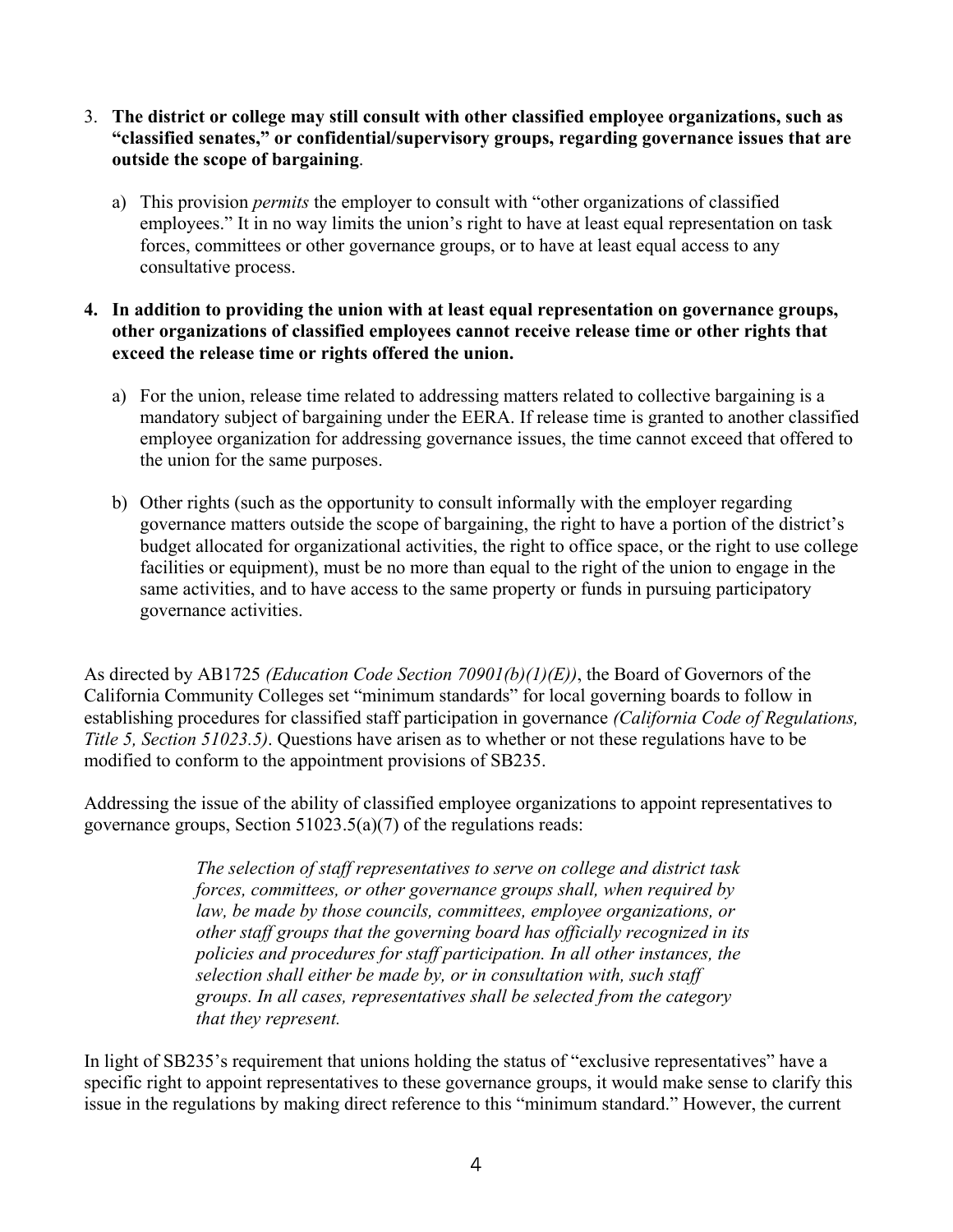regulation — while not a model of clarity — does not appear to be inconsistent with the requirements of the new law.

**Perhaps a more important consideration is the content of the policies and procedures adopted by local college and district governing boards pursuant to this regulation.** Many governing board policies recognize only classified organizations that are not the exclusive representative for making appointments to governance groups. These policies, to the extent they are not in compliance with SB235, are void. To comply with current law, the policies must be changed to allow exclusive representative unions of classified employees to appoint representatives to "serve on college and district task forces, committees, or other governance groups."

# **Opinions and Positions of Others**

In February, 2002, the California Community Colleges Classified Senate (4CS), a statewide organization representing local classified senates, published a resource packet entitled "Professional Organizational Rights and SB 235."

This resource packet is a lengthy and sometimes passionate defense of classified senates that also presents a narrow — and quite inaccurate — portrayal of the missions, rights, and obligations of unions in American society.

The author of the packet suggests that unions are limited by law to engaging only in activities related to collective bargaining, and presents a long list of legal citations and regulatory decisions seemingly in support of this premise. By and large, the citations are either misinterpreted or irrelevant, and the conclusion is simply wrong.

Unions existed and functioned long before collective bargaining laws were enacted in both the private and public sectors, and long before there were formalized employee participation schemes such as "participatory governance," "labor-management cooperation committees," or "shared decision making." Their relationships with specific employers were often adversarial, but just as often, collegial, collaborative, or cooperative — workers and their unions recognized that their continued employment depended on the success of the employer, and in many cases workers identified with the goals, missions or products of the organizations employing them.

Collective bargaining laws (the Railway Labor Act, the National Labor Relations Act and, later in California's public sector, the Educational Employment Relations Act) gave employees and their unions the *additional* right to "negotiate" and "process grievances" regarding issues related to "wages, hours of employment and other terms and conditions of employment." The granting of these additional rights in no way limited the union's right to continue to represent them, either formally or informally, regarding other issues and concerns of importance to them, whether or not these issues fell within the so-called scope of bargaining.

All unions in general, and CSEA in particular, have a longstanding record of representing members in areas of their personal and professional life including, but not limited to, matters covered by collective bargaining laws. And that record continues to be written, with the union being heavily involved in local, state and federal activities addressing education reform, school finance, political action, legislative advocacy, student achievement, parental involvement, the management and delivery of education services, school-to-career transition, technological improvements in education, legal representation,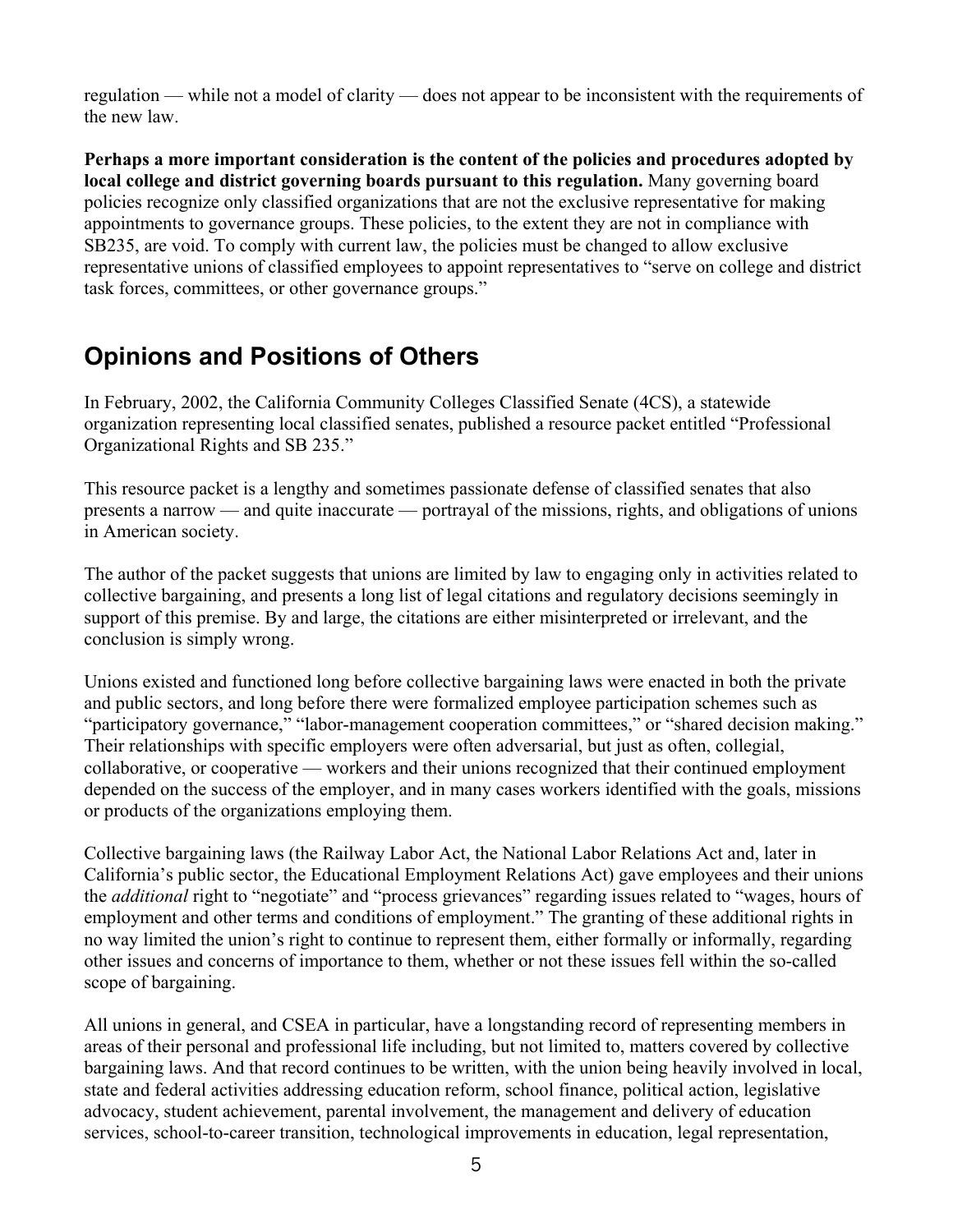lead-free schools, and health/unemployment/workers compensation insurance programs — to name but a few. At the K-12 level, many local unions are involved in participatory governance arrangements with school districts, though these arrangements are not codified in state law.

The 4CS resource packet cites Section 3540.1 of the EERA in support of their argument that the rights of unions are limited in scope and jurisdiction. This section defines "Employee Organization" (for purposes of collective bargaining) as "…any organization which includes employees of a public school employer and which as one of its primary purposes representing those employees in their relations with that public school employer." It should be clearly understood that, for any union, this is just *one of its primary purposes*, and that continuance or expansion of other rights is neither unlawful nor improper.

SB235 simply gives unions the right under the Education Code — *not under the collective bargaining law* — to represent their bargaining unit members in participatory governance processes in California's community colleges, a right consistent with other "primary purposes" of any union.

We agree with the 4CS' claim that "Classified senates have the right to exist as classified participatory organizations," so long as their activities do not infringe on the collective bargaining rights of community college classified professionals, the rights of their union as the exclusive bargaining representative for collective bargaining purposes, and the right of their union to represent the interests of bargaining unit employees on governance groups. Whether or not a particular community college decides to *otherwise* consult with classified senates or other classified organizations on shared governance issues is a decision to be made by its governing board, so long as an equal right to consult is granted to the union(s) representing recognized bargaining units.

# **Strategies for the Implementation of SB235**

**Notification:** The local union/chapter should immediately notify the administration and governing board of the requirements of SB235, insist that they comply with the law immediately, and request they change any district policies or procedures to be consistent with the provisions of Education Code Section 70901.2.

**Scope of Bargaining Issues:** Most disputes arising out of the operation of participatory governance processes under AB1725 have centered on issues where the governance committees discussed and/or made recommendations concerning subjects within the scope of bargaining, and which were properly subject to negotiations with the exclusive representative(s) of classified staff. Some of these prohibited activities were probably unintentional, growing out of governance committee members' unfamiliarity with the technicalities of collective bargaining, or the natural tendency of committee members to stray into areas beyond their purview while engaged in consensus-building conversation. All stakeholders should welcome the participation of union appointed representatives who will likely be more aware of scope of bargaining issues, and will be able to guide the other participants away from inappropriate areas of discussion.

The Board of Governors regulations implementing AB1725 apply certain "minimum standards" on local governing boards, and require that local participatory governance procedures ". . . shall not intrude on matters within the scope of representation under Section 3543.2 of the Government Code. . ." and shall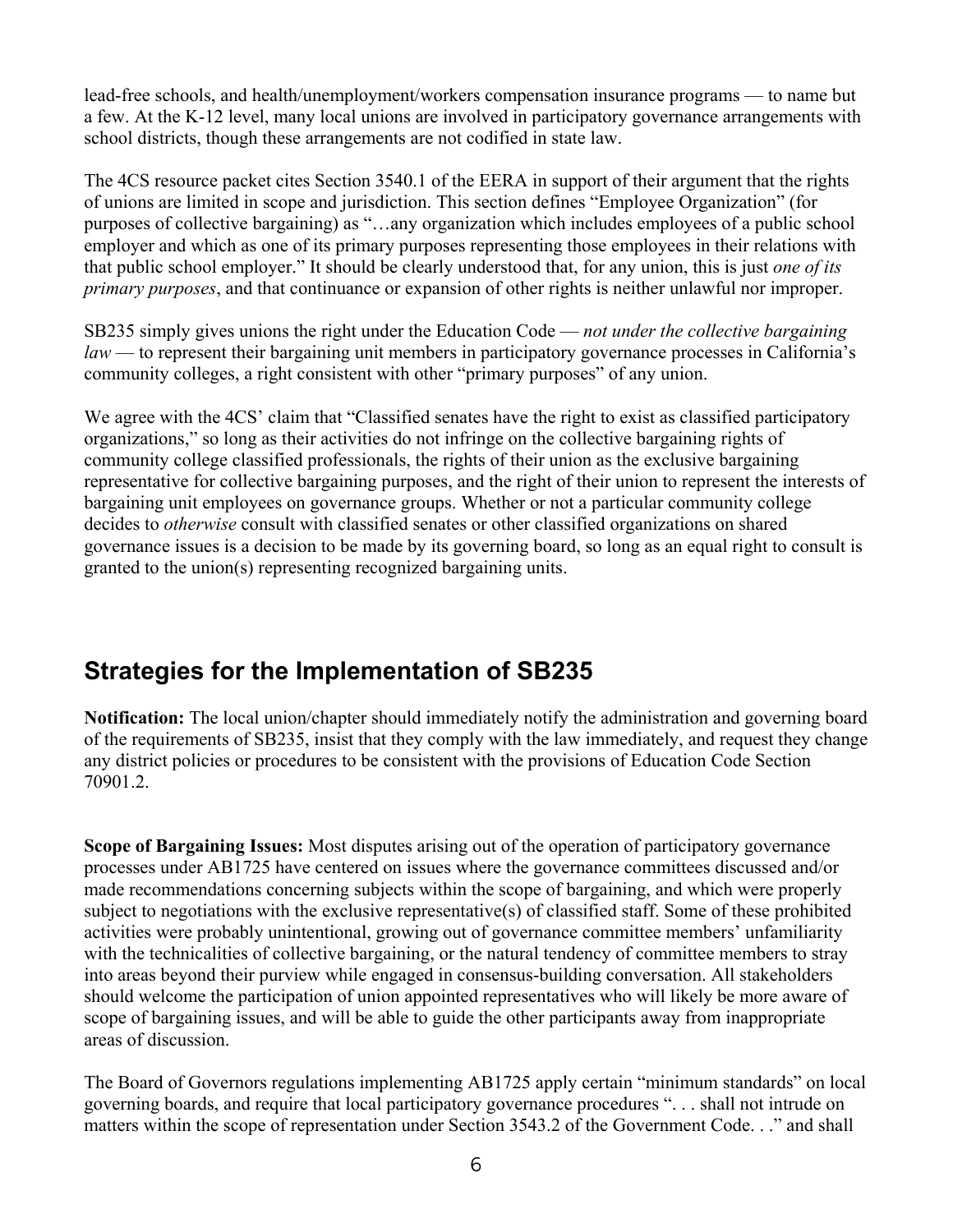not "impinge upon or detract from any negotiations or negotiated agreements between exclusive representatives and district governing boards. . ." *(California Code of Regulations, Title 5, Section 51023.5(b))* 

The presence on the governance group of a representative appointed by the exclusive representative does not alter the responsibility of the participants to avoid dealing with matters falling within the scope of bargaining and/or covered by provisions of an existing collective bargaining agreement.

The local chapter/union should make it clear to college/district representatives that their appointee to governance groups does not have the authority to make binding agreements regarding mandatory subjects of bargaining, does not have the authority to waive any collective bargaining rights or contractual provisions, and that all recommendations of governance groups may still be subject to a "demand to bargain" should it be determined later that the issues are negotiable. The local chapter/union should similarly make these boundaries clear to the representative it appoints, while assuring them they have the freedom to openly exchange opinions regarding governance issues.

As mentioned in the introduction to this paper, "the line between negotiable subjects and governance subjects is often thin — as well as blurred." Because of this, informal governance group discussions may inadvertently venture into areas within the scope of bargaining. Before agreeing to sign off on any recommendation of a governance group, the union's appointee should tell the other participants that "if any part of the recommendation is within the scope of bargaining, the union reserves the right to demand to bargain over either the decision or the effects of the recommendation."

**Appointment of Union Representatives:** Clearly, union appointees to governance groups are best suited to express the views and concerns of the classified bargaining unit members they represent. Accountability to members is an integral part of union democracy, and local union leaders must ensure that their appointees to governance groups are fully aware of their responsibilities to accurately reflect the collective opinion of the members. There is simply no place in this process for personal agendas.

There are certain procedures that every local union follows in making committee appointments. These may vary in the details, but there are also some general standards to be met:

- 1. The person appointed is a person who is familiar with the issues to be discussed by the committee.
	- a) He/she need not be a union activist, but should be aware of the positions of the members and their union, and should be willing and able to set aside personal opinions not consistent with the feelings of the members.
- 2. Elected union leaders let the appointee know his/her responsibilities, as well as their understanding of the opinions of the members regarding the issues to be considered.
- 3. Appointees are required to make regular progress reports (preferably in writing) to the elected union officials and/or to internal union committees dealing with related issues.
	- a) The union's executive board makes sure that these reports are shared with the members either at meetings, though the distribution or posting of bulletins, or in the union newsletter.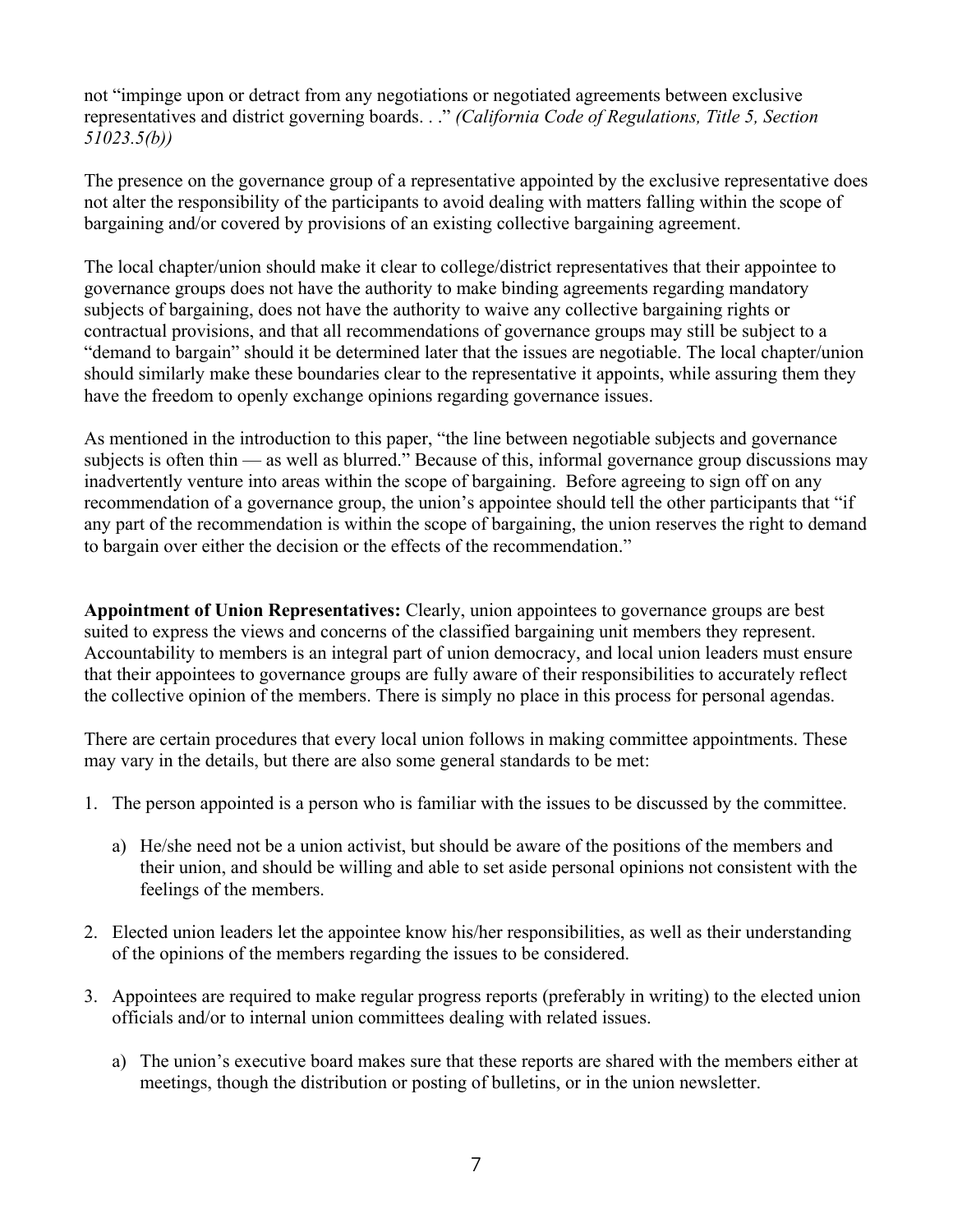4. Appointees submit any final recommendations of district governance groups to the local union, and the appropriate union official(s) determine whether or not the final recommendations contain elements within the scope of bargaining. If so, a "demand to negotiate" is considered.

The governance of unions has always been a model of "shared governance" — shared with members at regular meetings, at contract ratification meetings, by the establishment of local union committees, and through the democratic election of officers. Elected leaders don't run the union alone, and identifying rank-and-file members to serve on a large number of district governance groups will be, in some cases, a new responsibility that may be difficult to accomplish.

One alternative to having elected officers continuously searching for union appointees to district governance groups is to establish an internal union committee to perform this function — a *"CSEA Chapter Shared Governance Committee,"* for example, composed of members from the various classified job families. (This also creates an opportunity to involve more people, of different interests, in the activities of the union and the college.) As a last resort, and if no member can be found to serve on a particular governance group, rather than having the small number of elected officers overextend themselves and detract from their other important responsibilities, it would be best to leave some appointments unfilled.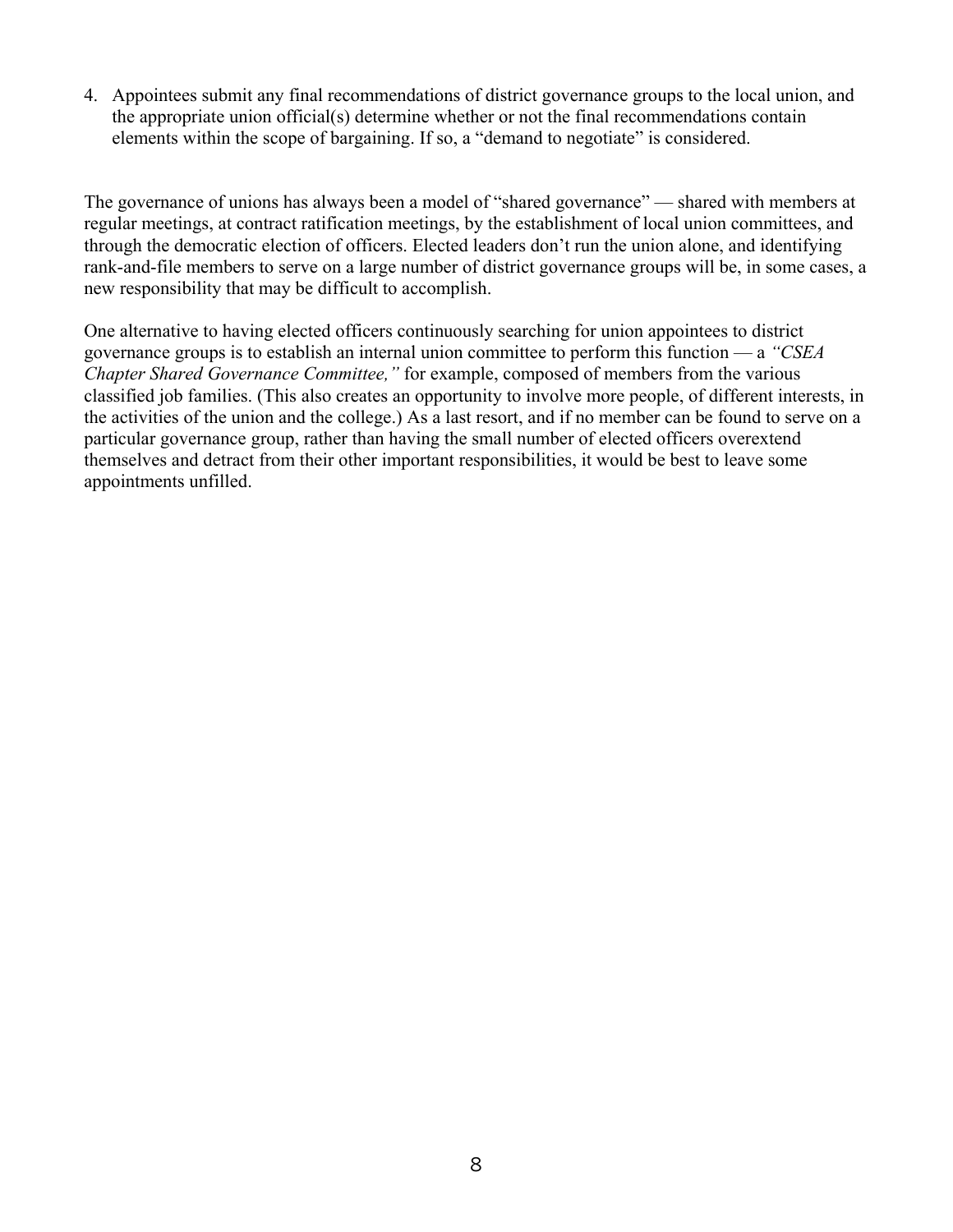# **FREQUENTLY ASKED QUESTIONS ABOUT SB235**

**This document is designed to provide quick answers to some commonly asked questions about SB235. For an in depth investigation of particular issues refer to CSEA's position paper or the legal opinion issued by CSEA's Legal Department. Further information can also be obtained by contacting a CSEA labor representative or a member of CSEA's Community College Committee.** 

**The term "senate" is used in this document to describe classified organizations, other than unions, formed for participatory/shared governance purposes, but the answers apply to any such organization, by whatever name, formed for these purposes.** 

#### **Does SB 235 apply to faculty of community colleges?**

*A: No. It applies only to classified employees who are represented by a union recognized as the exclusive representative of classified employees.*

#### **Why did CSEA sponsor SB 235?**

*A: To make clear that the exclusive representative has the right to make bargaining unit appointments to district or college task forces, committees or other governance groups when a classified employee representative is to serve on any such group.* 

#### **What is SB 235 intended to do?**

*A: SB235 is intended to reduce or eliminate the conflicts between classified unions, college districts and classified senates regarding who makes classified bargaining unit appointments to participatory/shared governance groups.* 

#### **Exactly what does SB 235 say about appointments?**

*A: SB 235 adds section 70901.2 to the education code, which provides: "… when a classified staff representative is to serve on a college or district task force, committee or other governance group, the exclusive representative of classified employees of that college or district shall appoint the representative for the respective bargaining unit members."* 

*SB 235 allows governing boards to "consult" with other organizations of classified employees on "governance issues that are outside the scope of bargaining."* 

#### **What issues are outside the scope of bargaining?**

*A: Section 3543.2 of the Government Code (EERA) defines the scope of bargaining as "matters related to wages, hours of employment, and other terms and conditions of employment." Curriculum and academic issues, most aspects of services offered to students and the community are examples of the type of issues that would fall outside the scope of bargaining. Over the years, the Public Employment Relations Board has clarified union bargaining rights through the issuance of unfair practice decisions.* 

#### **What is meant by "consult"?**

*A: To consult is to seek advice or information — to discuss. Governance groups are, by definition, consultative bodies, and they "shall not intrude on matters within the scope of representation under Section 3543.2 of the Government Code" (California Code of Regulations, Title 5, Section 51023.5(b)). The ability to "meet and confer" (negotiate) on issues related to matters within the scope of representation are reserved to collective bargaining between the exclusive representative and the employer. Further, classified senate representatives do not represent bargaining unit employees on governance groups, even for consultation purposes. They can only represent non-bargaining unit*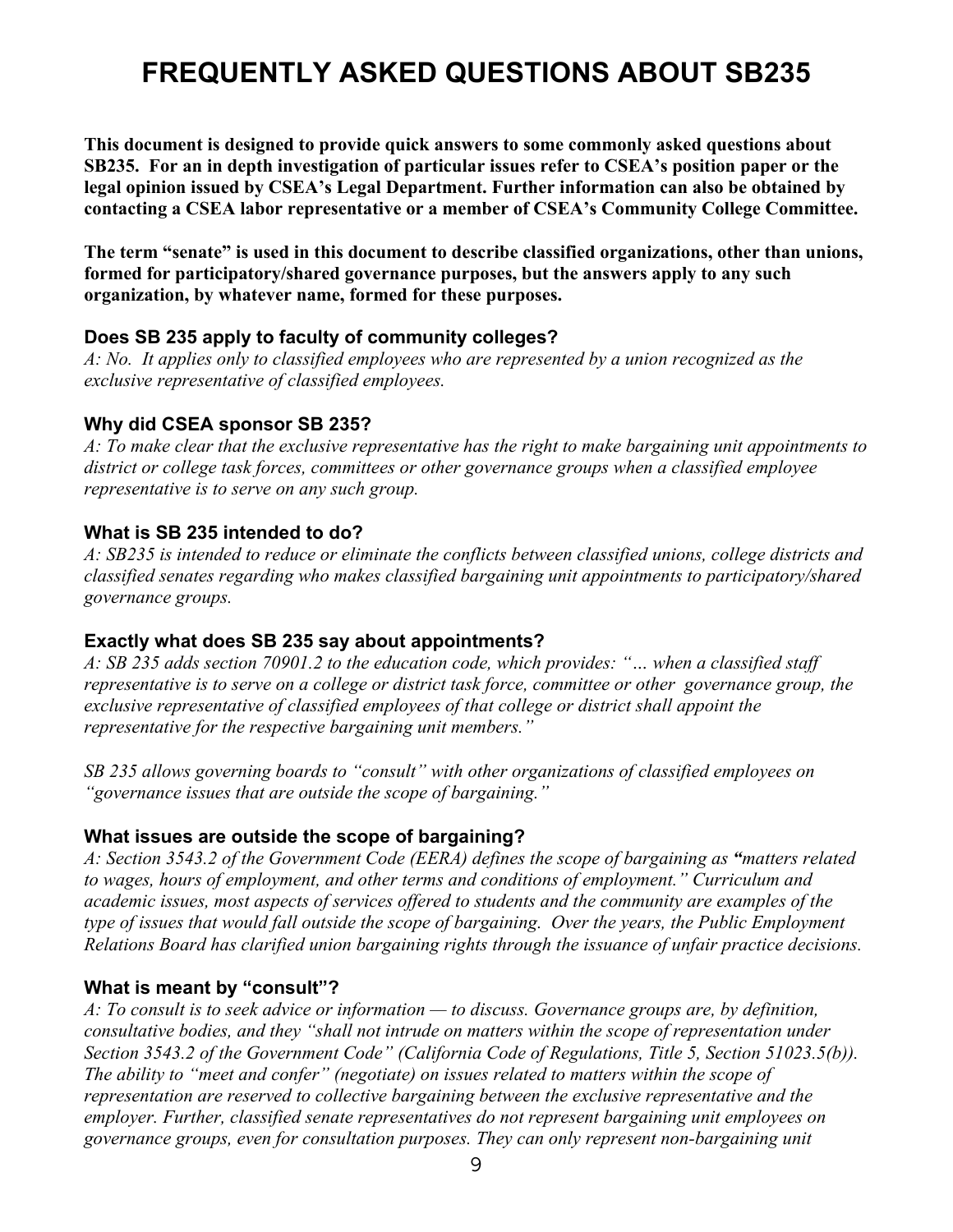*employees. And the total number of senate representatives can never exceed the number of union appointed representatives on any given task force, committee or governance group.* 

### **What is AB 1725 and has it been changed with the passage of SB 235?**

*A: AB1725 was the landmark legislation passed in 1988 that established a master plan for community colleges. It also created participatory/shared governing rights for classified employees (California Education Code Section 70901 et. seq.)). The Board of Governors of the California Community Colleges then adopted regulations to implement these provisions. The regulations on appointments to task forces, committees and other governance groups was the catalyst for the creation of classified senates and their recognition by local districts and colleges of classified senates in governing board policies. This led to conflicts over appointment of classified representatives.* 

*SB235, added Subsection 70901.2 to the Education Code. Whether the regulations (California Code of Regulations, Title 5, Section 51023.5) are amended or not, SB 235's requirement for classified unions to appoint representatives to governance groups is now the law. And any local governing board policies or procedures effectively denying SB235 rights to unions recognized as exclusive representatives are void.* 

#### **Can a union relinquish its right as the exclusive representative to make appointments to a classified senate?**

*A: Yes, through a memorandum of understanding (MOU) with the college or district. SB235 permits the employer and the exclusive representative to "mutually agree to an alternative appointment process," but a blanket waiver of the union's right to appoint representatives is not in the best interest of the union or the members it represents — and it should not be done. The terms of this MOU are not a mandatory subject of bargaining — absent an agreement, the union's appointment rights under the Education Code are retained.* 

### **Do supervisors and confidential employees retain the right to participate in shared governance?**

*A: Yes.* 

## **Who makes the appointment of supervisory and confidential employees?**

*A: It depends upon the policies of the district or college.* 

## **Does SB 235 mandate the disbanding of classified senates?**

*A: No, but their power and influence may be drastically reduced.* 

#### **What is the employer's obligation or role under SB 235?**

*A: The employer must seek appointment of a representative of the union(s) recognized as the exclusive representative(s) of classified staff to serve on shared governance committees. The employer cannot grant a senate release time for any reason, representation on governance groups, allocation of a portion of the district's budget for the organization's participation, or any other rights that exceed what is offered to the union. If a senate receives benefits, such as an office or release time, and the union does*  not, the union can demand, and must be granted, at least equal treatment.

#### **If the senate has established award programs and scholarships and the senate is disbanded, what happens to the programs?**

*A: Neither the district nor the local union/chapter have any obligation to continue the programs.*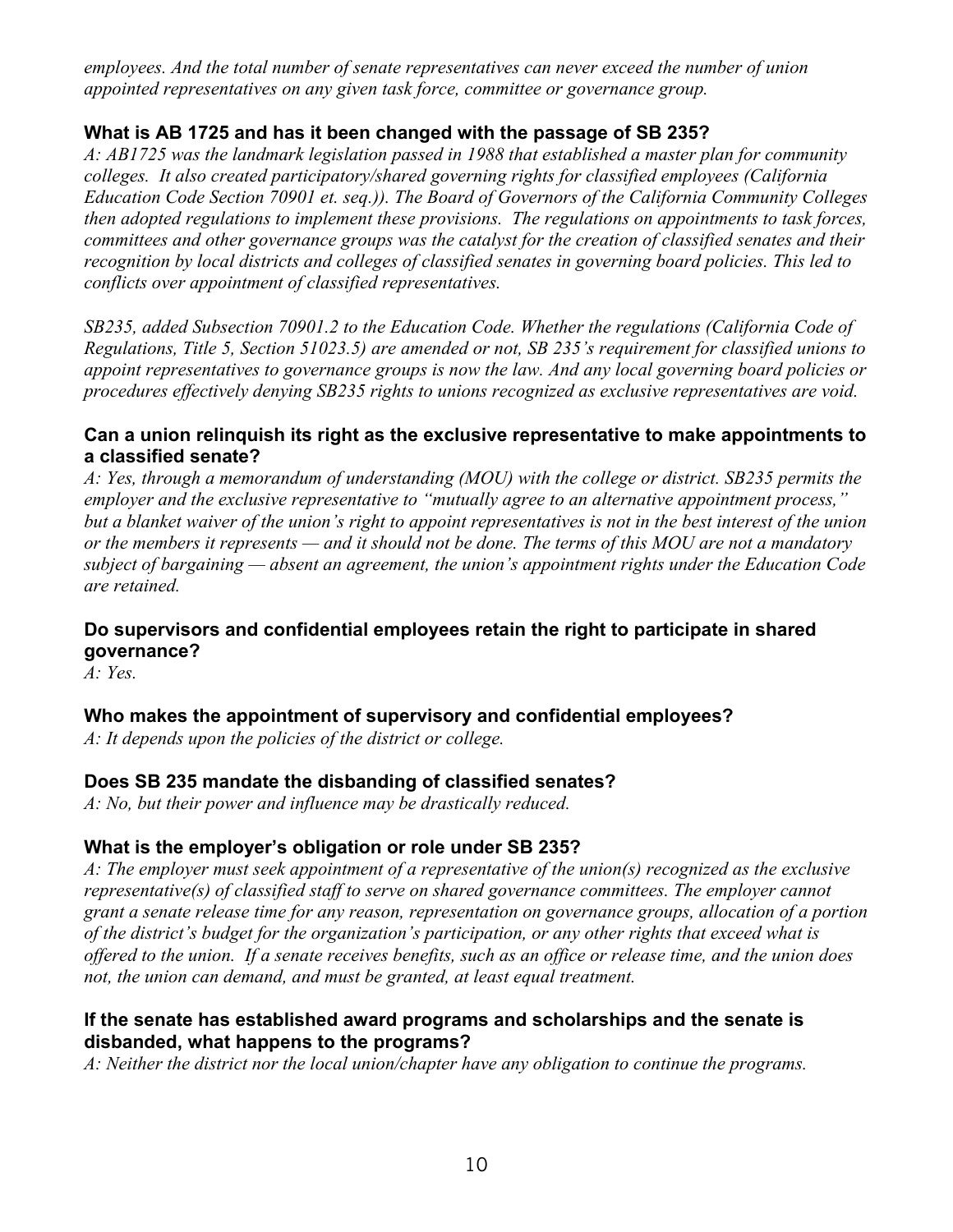#### **CALIFORNIA SCHOOL EMPLOYEES ASSOCIATION Legal Department**

**Date:** June 19, 2002 **Memorandum** 

**To:** Michael Clancy, Chief Counsel

**From:** Madalyn Frazzini, Deputy Chief Counsel

**Subject:** Analysis of SB 235

SB 235 gives the exclusive representative the right to select the classified bargaining unit representative to shared governance groups in community college districts. This memorandum interprets SB 235 in light of its legislative history and analyzes the effect of SB 235 on the existing statutory framework of shared governance. Finally, it discusses the effect of SB 235's provision allowing for a voluntary memorandum of understanding creating an alternative selection process.

The principle of shared governance arose from Education Code section 70900 et seq. enacted in 1988. Specifically, Education Code section 70902 (b)(7) requires every community college district governing board to "[e]stablish procedures not inconsistent with minimum standards established by the board of governors to ensure faculty, staff, and students the opportunity to express their opinions at the campus level and to ensure that these opinions are given every reasonable consideration, and the right to participate effectively in district and college governance…."

Subsequently, the board of governors of California's community colleges adopted regulations implementing shared governance. The regulations mandate that community colleges "adopt policies and procedures that provide district and college staff the opportunity to participate effectively in district and college governance." 5 Cal. Code Regs. § 51023.5(a). In doing so, community colleges "shall consult with the representatives of existing staff councils, committees, employee organizations, and other such bodies." 5 Cal. Code Regs. § 51023.5(a)(3). College staff must be able to "participate in the formulation and development of district and college policies and procedures, and in those processes for jointly developing recommendations for action by the governing board, that the governing board reasonably determines, in consultation with staff, have or will have a significant effect on staff." 5 Cal. Code Regs.  $\S 51023.5(a)(4)$ . The governing board may not act on any matter "significantly" affecting staff" in the absence of staff input, except in "unforeseeable, emergency situations." 5 Cal. Code Regs. § 51023.5(a)(5).

The regulations address participation of staff on share governance committees at 5 Cal.Code Regs.  $\S 51023.5(a)(7)$  as follows: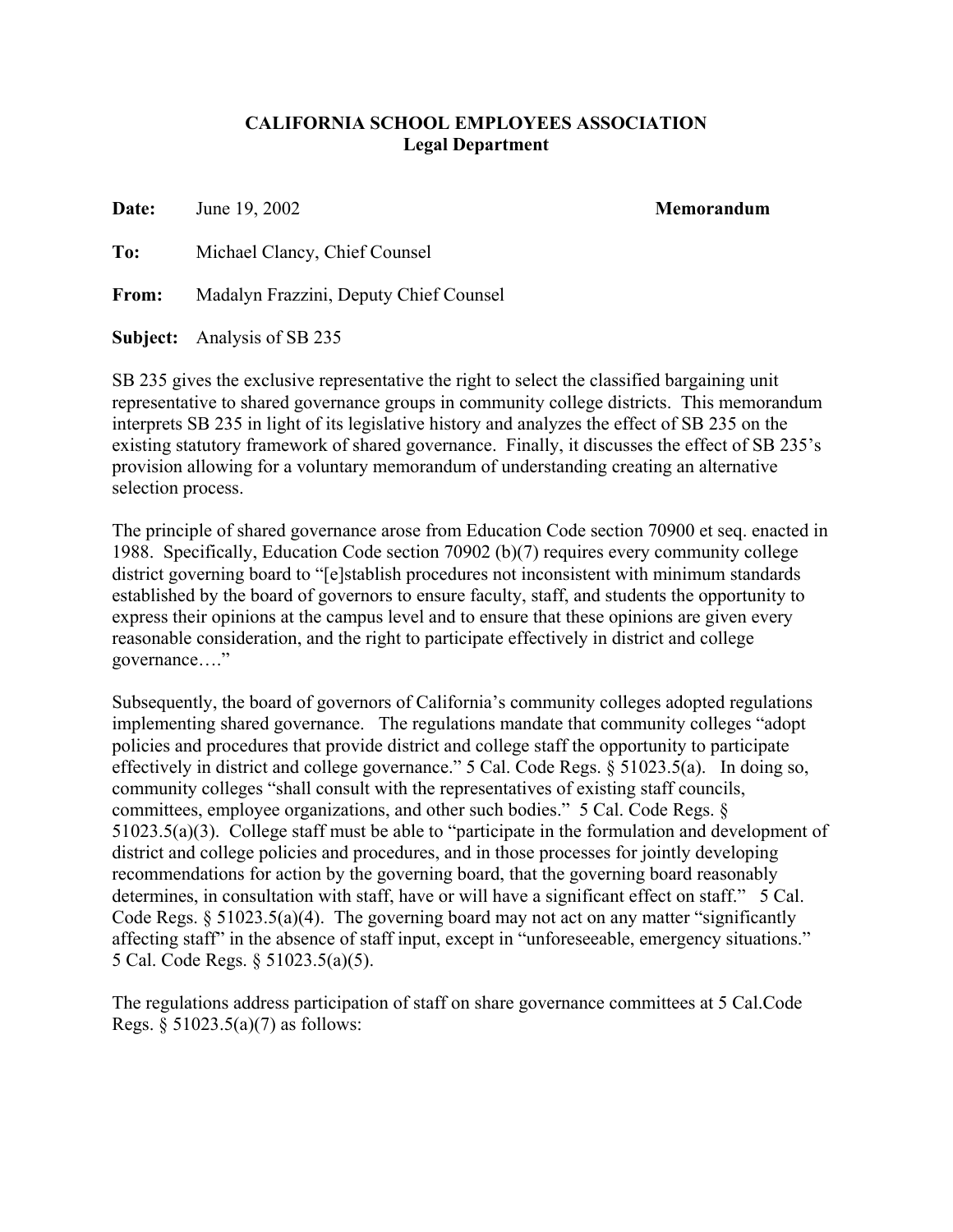Memorandum to Clancy May 15, 2002 Page 2

> The selection of staff representatives to serve on college and district task forces, committees, or other governance groups shall, when required by law, be made by those councils, committees, employee organizations, or other staff groups that the governing board has officially recognized in its policies and procedures for staff participation. In all other instances, the selection shall either be made by, or in consultation with, such staff groups. In all cases, representatives shall be selected from the category that they represent.

SB 235 added Section 70901.2 to the Education Code effective January 1, 2002. It provides, in relevant part, as follows:

> (a) Notwithstanding any other provision of law, when a classified staff representative is to serve on a college or district task force, committee, or other governance group, the exclusive representative of classified employees of that college or district shall appoint the representative for the respective bargaining unit members. The exclusive representative of the classified employees and the local governing board may mutually agree to an alternative appointment process through a memorandum of understanding. A local governing board may consult with other organizations of classified employees on shared governance issues that are outside the scope of bargaining. These organizations shall not receive release time, rights, or representation on shared governance task forces, committees, or other governance groups exceeding that offered to the exclusive representative of classified employees.

The union that is the exclusive representative of a bargaining unit of classified employees in a community college district gains two primary rights under this legislation. First, Section 70901.2, gives the exclusive representative the statutory right to choose those who will represent its bargaining unit on any shared governance group. Negotiations are not required before this right is triggered. The right exists by operation of law under the terms of the statute.

The enactment of SB 235 supersedes the regulations quoted above. To the extent the regulations could be interpreted to provide a selection process contrary to the statute the regulations are void. Alternatively, the regulations can properly be interpreted as incorporating the new statutory requirement by means of the phrase "when required by law" in 5 Cal. Code Regs. § 51023.5(a)(7).